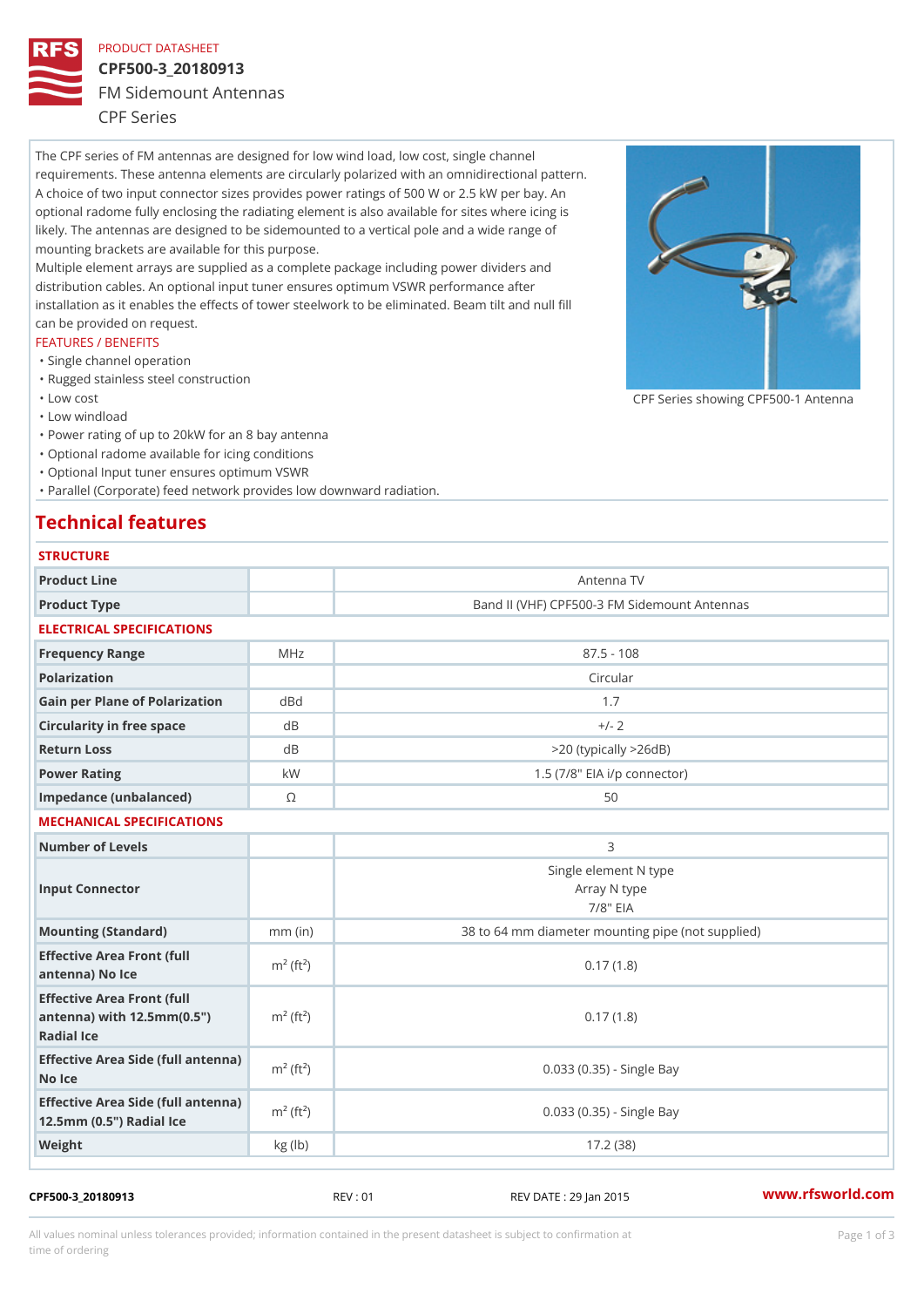### PRODUCT DATASHEET

CPF500-3\_20180913 FM Sidemount Antennas CPF Series

| PACKAGING INFORMATION                 |                 |  |  |
|---------------------------------------|-----------------|--|--|
| Shipping Weight, Kg (lb) kg (lb)      | 17.2()          |  |  |
| MATERIAL                              |                 |  |  |
| Material                              | Stainless Steel |  |  |
| Material - Radome                     | Stainless Steel |  |  |
| Material - Insulators                 | Stainless Steel |  |  |
| Material - Support Pole /<br>Mounting | Stainless Steel |  |  |
| Material - Reflecting Screen          | Stainless Steel |  |  |

CPF500-3\_20180913 REV : 01 REV DATE : 29 Jan 2015 [www.](https://www.rfsworld.com)rfsworld.com